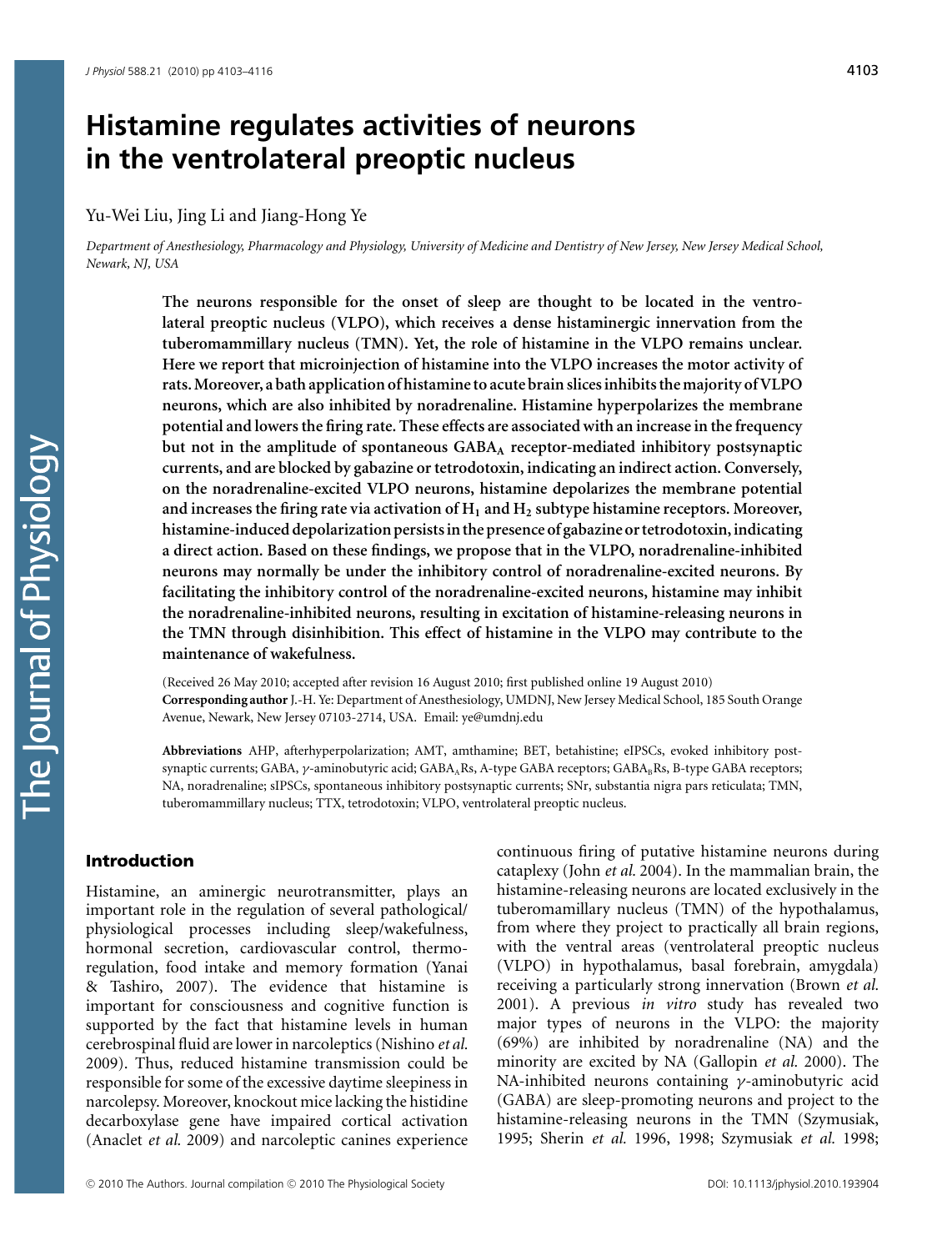Gallopin *et al.* 2000). When excited, these neurons release GABA into the TMN, thus inhibiting the activity of this arousal-producing nucleus and reducing the release of histamine to elicit the onset of sleep. Conversely, the maintenance of wakefulness requires that the VLPO neurons are inhibited by arousal systems. Interestingly, previous studies found that the NA-inhibited neurons are unaffected by histamine (Gallopin *et al.* 2000, 2004). This finding is puzzling, given the important role of histamine and VLPO neurons in the regulation of wake–sleep. The objective of the current study is to re-evaluate the effects of histamine on VLPO neurons.

## Methods

We have read Drummond's article (Drummond, 2009), and our experiments comply with the policies and regulations. The experiments were carried out according to the guidelines set by the Institutional Animal Care and Use Committee of the University of Medicine and Dentistry of New Jersey.

### **Locomotion assessment**

A group  $(n = 10)$  of Sprague–Dawley rats  $(200-220)$  g at the start of the experiments) were housed individually in a climate-controlled room on a 12 h light/dark cycle (light off at 5 pm).

**VLPO cannulation surgery.** Under ketamine/xylazine anaesthesia (80 mg/5 mg kg−1, I.P.), rats were stereotaxically implanted with a stainless steel double guide cannula (23 gauge; Plastics One, Roanoke, VA, USA) 1 mm above the VLPO (AP −0.24 mm; ML  $\pm 1.0$  mm; DV  $-8.0$  mm from the skull surface) according to Paxinos and Watson (Paxinos & Watson, 2007). A guide cannula was fixed to the skull surface with dental acrylic (Geristore kit, Denmat Inc.) and four stainless steel anchorage screws. When not in use, a 33-gauge stainless steel dummy cannula was inserted into the guide to keep it clean and prevent occlusion.

**Microinjections.** Rats were allowed to recover for at least 7 days after surgery in a light-controlled room with *ad libitum* access to food and water before being assigned randomly to receive microinjection of either histamine or saline. All injections  $(0.2 \mu l / \text{side})$  were done through the guide cannula over 1 min using a micro-infusion pump (PHD 2000, Harvard Apparatus, Holliston, MA, USA).

**Locomotion monitoring.** Wakefulness in the rats was evaluated by locomotive activity, which was measured in each rat using an automated Truscan photobeam apparatus (Coulbourn Instruments, Whitehall, PA, USA). Data were collected over a 3 min period followed by analysis using Truscan 2.0 software (Coulbourn Instruments).

**Histology.** At the end of the experiments, rats were overdosed with pentobarbital and decapitated and coronal brain slices (30  $\mu$ m) were prepared using a Zeiss Microm HM 550 Cryostat. Slides were examined under the microscope to confirm the accuracy of cannula tip placement in the VLPO area. Data were used only when the correct placement of the probes had been microscopically confirmed on cresyl violet-stained brain sections.

### **Slice preparation**

Given that the histaminergic fibres reach an adult-like appearance about 2 weeks after birth (Haas *et al.* 2008), electrophysiological experiments were done on slices retrieved from postnatal Sprague–Dawley rats of 17–26 days.

The hypothalamic slices were prepared as described previously (Li *et al.* 2009*b*). Briefly, Sprague–Dawley rats were anaesthetized with ketamine/xylazine  $(80 \text{ mg}/5 \text{ mg} \text{ kg}^{-1}$ , I.P.) and then killed by decapitation. VLPO was identified according to the stereotaxic coordinates (Paxinos & Watson, 2007). Coronal midbrain slices (250  $\mu$ m thick) containing VLPO were cut using a Compresstome VF-200 slicer (Precisionary Instruments Inc., Greenville, NC, USA) in ice-cold glycerol-based artificial cerebrospinal fluid (GACSF) containing (in mm): 250 glycerol, 1.6 KCl, 1.2 NaH<sub>2</sub>PO<sub>4</sub>, 1.2 MgCl<sub>2</sub>, 2.4  $CaCl<sub>2</sub>$ , 25 NaHCO<sub>3</sub>, and 11 glucose, and saturated with 95% O2–5% CO2 (carbogen) (Ye *et al.* 2006). Slices were allowed to recover for at least 1 h in a holding chamber at room temperature (22–24◦C) in carbogen-saturated regular artificial cerebrospinal fluid (ACSF), which has the same composition as GACSF, except that glycerol was replaced by 125 mm NaCl.

## **Electrophysiological recordings**

Electrical signals were obtained in a conventional whole-cell configuration with an Axon 200B amplifier (Molecular Devices Co., Union City, CA, USA), a Digidata 1440A A/D converter (Molecular Devices Co.) and pCLAMP 10.2 software (Molecular Devices Co.). Data were filtered at 1 kHz and sampled at 5 kHz. The patch electrodes had a resistance of  $4-6$  M $\Omega$  when filled with the pipette solution containing (in mM): 135 CsF, 5 KCl, 2 MgCl2, 10 Hepes, 2 MgATP, 0.2 GTP (for voltage clamp). The theoretical Cl<sup>−</sup> equilibrium potential (*E*<sub>Cl</sub>) calculated from the Nernst equation should be −70.9 mV (extra- and intracellular Cl<sup>−</sup> concentrations in our recording solutions were 133.8 and 9 mM, respectively). For current clamp recordings, CsF in the above pipette solution was replaced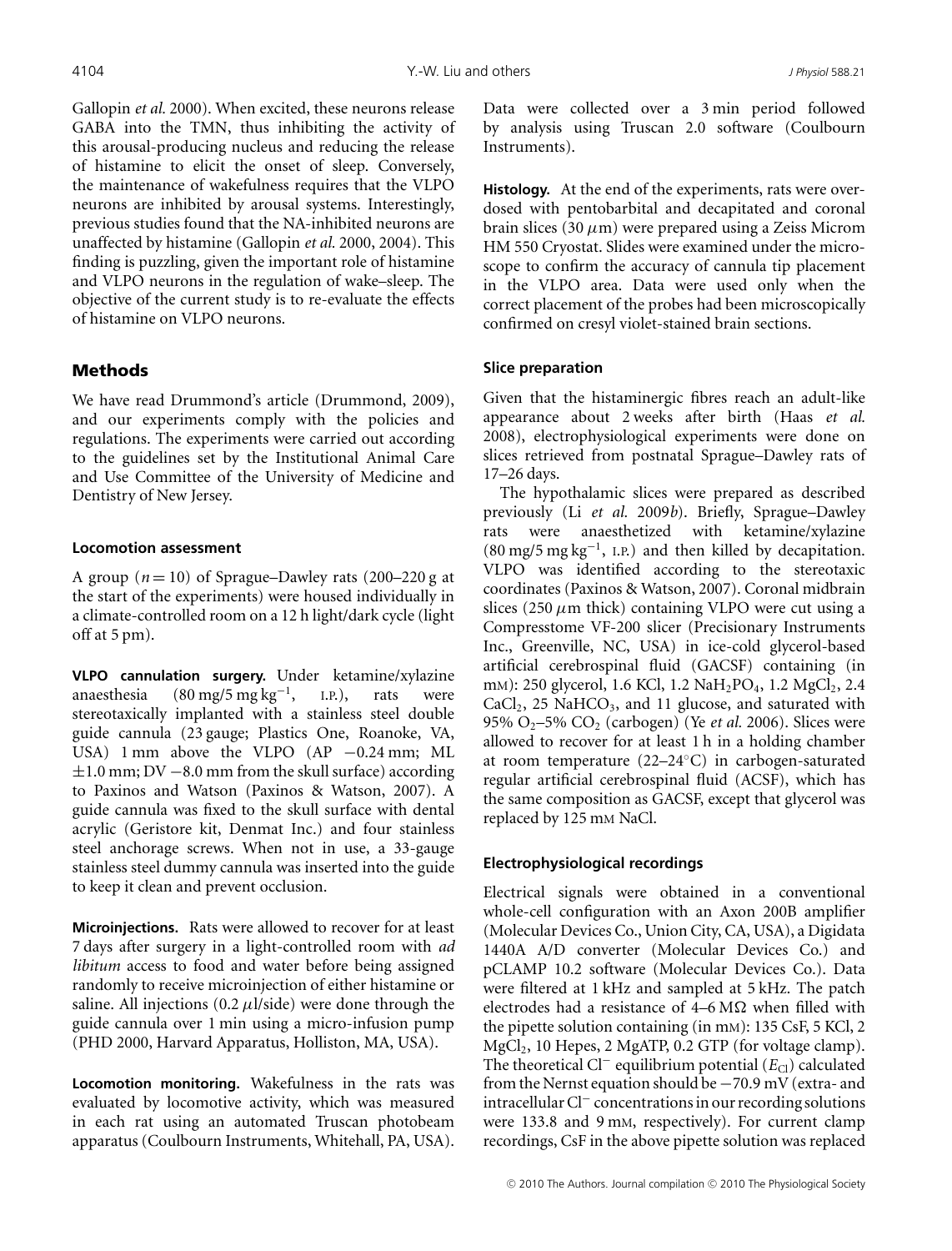with potassium gluconate. The pH was adjusted to 7.2 with Tris base. A single coronal slice was transferred into a 0.4 ml recording chamber, where it was held down by a platinum ring. Warm carbogenated ACSF flowed through the bath (∼2 ml min−1). VLPO neurons were identified under visual guidance using infrared-differential interference contrast (IR-DIC) video microscopy with a  $\times 40$ water immersion objective. The image was detected with an IR-sensitive CCD camera and displayed on a monitor. Neurons were voltage clamped at 0 mV to record  $\gamma$ -aminobutyric acid type A (GABA<sub>A</sub>) receptor-mediated spontaneous inhibitory postsynaptic currents (sIPSCs) or evoked inhibitory postsynaptic currents (eIPSCs). To evoke monosynaptic IPSCs (eIPSCs), a nichrome wire bipolar stimulating electrode was placed  $100-200 \mu m$ away from the recording site in the VLPO. The series resistance (15–30 M $\Omega$ ) or input resistance (300–500 M $\Omega$ ) was monitored throughout the whole cell recording, and data were discarded if the resistance changed by more than 20%. All these recordings were made at 32◦C, maintained by an automatic temperature controller (Warner Instruments, Hamden, CT, USA).

#### **Chemicals and applications**

The chemicals, including histamine, betahistine, pyrilamine, amthamine, ranitidine, gabazine, bicuculline, CGP52432, tetrodotoxin, noradrenaline and other standard chemicals were purchased from Sigma-Aldrich Chemical Company (St Louis, MO, USA). All drugs were diluted in fresh ACSF to the final concentration immediately before the experiment.

### **Statistical analysis**

The electrophysiological signals were analysed with Clampfit 10.2 (Molecular Devices Co.); sIPSCs, eIPSCs and spontaneous action potentials were screened automatically, checked visually, and accepted or rejected according to their rise and decay times. The frequency and amplitude of all events, during and after drug application, were compared with the mean of the values observed during the initial control period. Cumulative probability plots of the incidence of various interevent intervals and amplitudes, recorded under different conditions from the same neuron, were subjected to the Kolmogorov-Smirnov (K-S) test. For other plots, data obtained over a 1–2 min period at the peak of a drug response were compared with the average values of frequency (or amplitude) of the sIPSCs and the spontaneous action potentials recorded during the initial control period (4–5 min).

Average values are expressed as the mean  $\pm$  s.e.m., with *n* equal to the number of cells studied. Statistical significance of results was assessed using Student's *t* test.

Statistical analysis of concentration–response data was performed using the non-linear curve-fitting program ALLFIT (DeLean *et al.* 1978), which uses an ANOVA procedure. Values reported for concentration–response analysis are those obtained by fitting the data to the equation:

$$
Y = E_{\text{max}} / [1 + (EC_{50}/X)^n]
$$

where *X* and *Y* are concentration and response, respectively;  $E_{\text{max}}$  is the maximal response,  $EC_{50}$  is the concentration yielding 50% of maximal effect  $(EC_{50})$ for activation,  $IC_{50}$  for inhibition), and *n* is the Hill coefficient.

### Results

### **Administration of histamine into the VLPO induces wakefulness**

To determine whether histamine has an effect on wakefulness of rats, histamine (100  $\mu$ M/0.2  $\mu$ l) or saline of equal volume was injected into the VLPO (see Fig. 1*A* for cannula placement). As illustrated in Fig. 1*C*, rats treated with histamine ( $n = 8$ ) demonstrated sustained movement activity. The two-way ANOVA conducted on the locomotion counts obtained in the first 30 min post-injection revealed significant effects of treatment  $(F_{(1,130)} = 24.82, P < 0.001)$  and a significant treatment–time interaction ( $F_{(9,130)} = 2.07, P < 0.05$ ), but no time significance  $(F_{(9,130)} = 1.63, P = 0.11)$ . The *post hoc* test indicated that the animals which received intra-VLPO injection of histamine maintained elevated locomotion during the 18–30 min time point, when the locomotion began to decrease in the control group which received intra-VLPO saline. In the current study, we implanted cannulae in 10 rats, and in 8 of them the cannulae were in the VLPO. In the other two rats histamine slightly increased locomotion but the change was not significant (data not shown), but a conclusion should not be made based on two rats. In a future study, we will determine the effects of histamine injected outside of the VLPO.

### **Identification of the VLPO neurons**

Electrophysiological experiments were conducted in acute brain slices. We found two major cell types within the VLPO: the majority were triangular and multipolar in shape (Fig. 2*Aa*), hyperpolarized by a brief application (30 s) of noradrenaline (NA,  $100 \mu$ M) (Fig. 2*Ab*), and characterized by a low-threshold spike (Fig. 2*Ac*). Conversely, the minority were fusiform and bipolar in shape (Fig. 2*Ba*), depolarized by NA (Fig. 2*Bb*), and had no low-threshold spike (Fig. 2*Bc*). These are in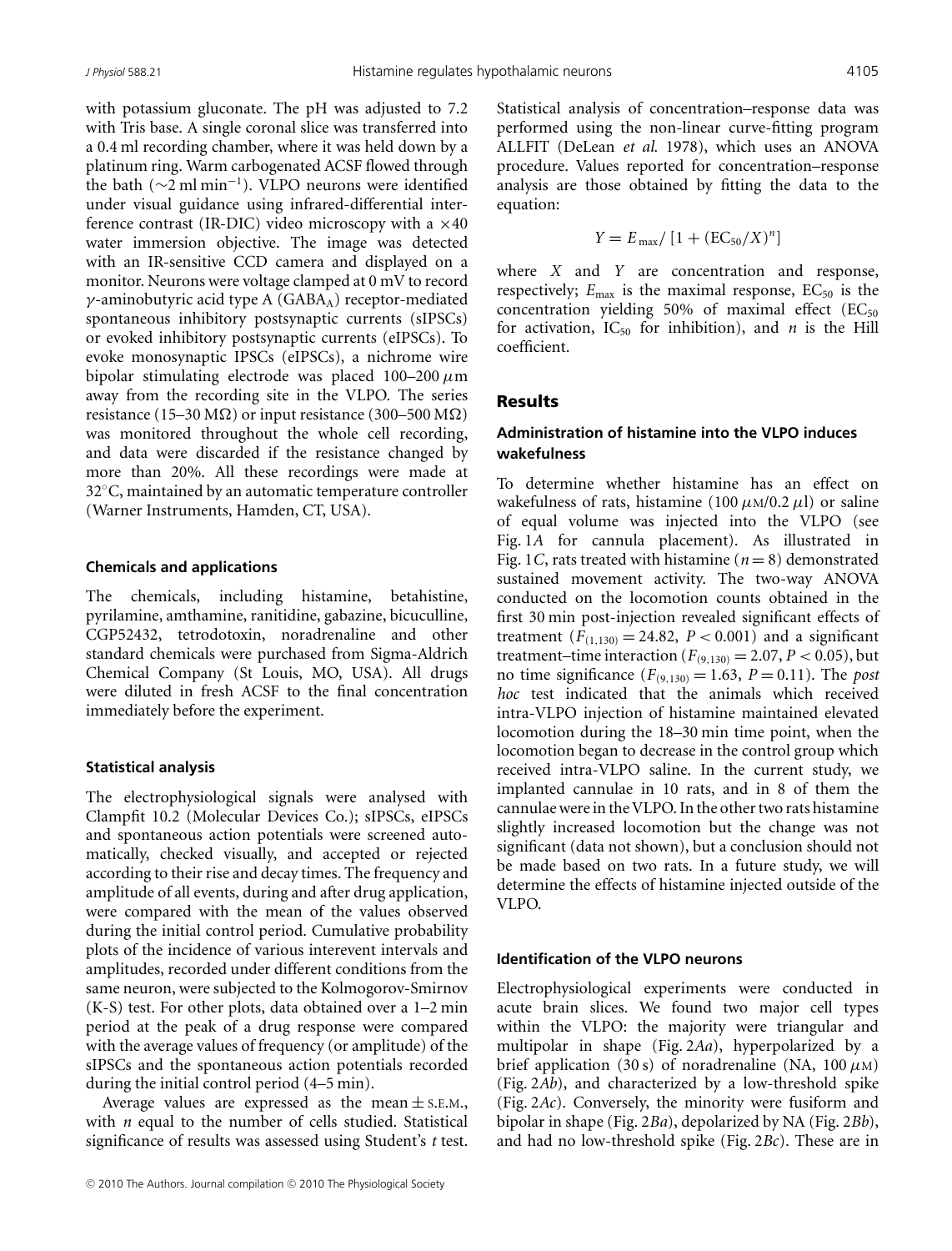

**Figure 1. Administration of histamine into the VLPO induces wakefulness**

*A*, photomicrograph of a representative brain slice with (via a double guide cannulae) injection sites within the VLPO. Scale bar: 1 mm. *B*, schematic drawings of coronal sections of the rat brain showing the

line with previous reports (Gallopin *et al.* 2000; Li *et al.* 2009*a*). In keeping with a previous report (Gallopin *et al.* 2000), the basic membrane parameters, including the action potential thresholds, did not differ between the two cell types. Specifically, the action potential thresholds were −41.7 ± 0.5 mV (from −39.1 to −48.2 mV, *n* = 12) in the NA-inhibited neurons, and were  $-42.6 \pm 0.7$  mV (from  $-38.5$  to  $-49.7$  mV,  $n=9$ ) in the NA-excited neurons, respectively.

## **Histamine depresses NA-inhibited neurons in the VLPO**

Next, we tested the effects of histamine on NA-inhibited neurons in acute brain slices of rats. Bath application of histamine (100  $\mu$ M, 6 min) hyperpolarized the membrane potential and decreased the firing rate (Fig. 3*Aa* and *b*). Histamine (100  $\mu$ M, 6 min) suppressed 19 of the 20 cells tested; however, it excited one. On average, histamine (100  $\mu$ M, 6 min) hyperpolarized the membrane potential by  $3.7 \pm 0.3$  mV (from  $-47.1 \pm 2.0$  mV to −50.8 ± 2.2 mV, *n* = 19, *P* < 0.01) and decreased the firing rate by  $41.8 \pm 8.8\%$  (from  $6.0 \pm 0.4$  to  $3.3 \pm 0.6$  Hz,  $n = 19$ ,  $P < 0.01$ , Fig. 3*Aa* and *b*). Remarkably, histamine did not significantly alter the mean amplitude and the kinetics of the action potential  $(58.8 \pm 6.8 \text{ mV} \text{ in}$ control *vs.* 59.0  $\pm$  7.2 mV in histamine,  $P > 0.5$ , Fig. 3Ac), suggesting that histamine suppresses NA-inhibited VLPO neurons indirectly. Intriguingly, histamine inhibition increased with its application duration, requiring a minimum of 0.5 min to have an appreciable effect, and reached a plateau at ∼5–6 min. Therefore, we selected a 6 min perfusion time for the rest of the experiments.

We then tested the effect of pyrilamine, the selective antagonist of the  $H_1$  receptor and ranitidine, the selective antagonist of the  $H_2$  receptor. The application of the mixture containing pyrilamine (30  $\mu$ M) and ranitidine  $(10 \mu)$  slightly but not significantly changes the membrane potential (by  $0.9 \pm 0.1$  mV,  $n = 5$ ,  $P > 0.05$ ) and the firing rate (by  $4.9 \pm 0.5\%$ , from  $7.0 \pm 0.7$ to  $7.4 \pm 0.4$  Hz,  $n = 8$ ,  $P > 0.05$ , Fig. 3*Ba* and *b*). When the response to pyrilamine and ranitidine had stabilized, the addition of histamine (100  $\mu$ M, for 6 min) failed to significantly alter either the firing rate (by

cannulae placements. Black circles indicate injecting placement for animals included in data analysis. Acceptable VLPO placements were those corresponding to −0.12 to −0.36 mm posterior to bregma according to the atlas of Paxinos and Watson (Paxinos & Watson, 2007). *C*, intra-VLPO injection of histamine increases locomotion. Data are illustrated as group mean locomotor activity counts obtained during the 30 min following the drug injection. Symbols indicate significant differences as revealed by *post hoc* Student-Newman-Keuls comparisons following two-way ANOVA. ∗∗*P* < 0.01, ∗∗∗*P* < 0.001; histamine compared to saline  $(n = 8)$ .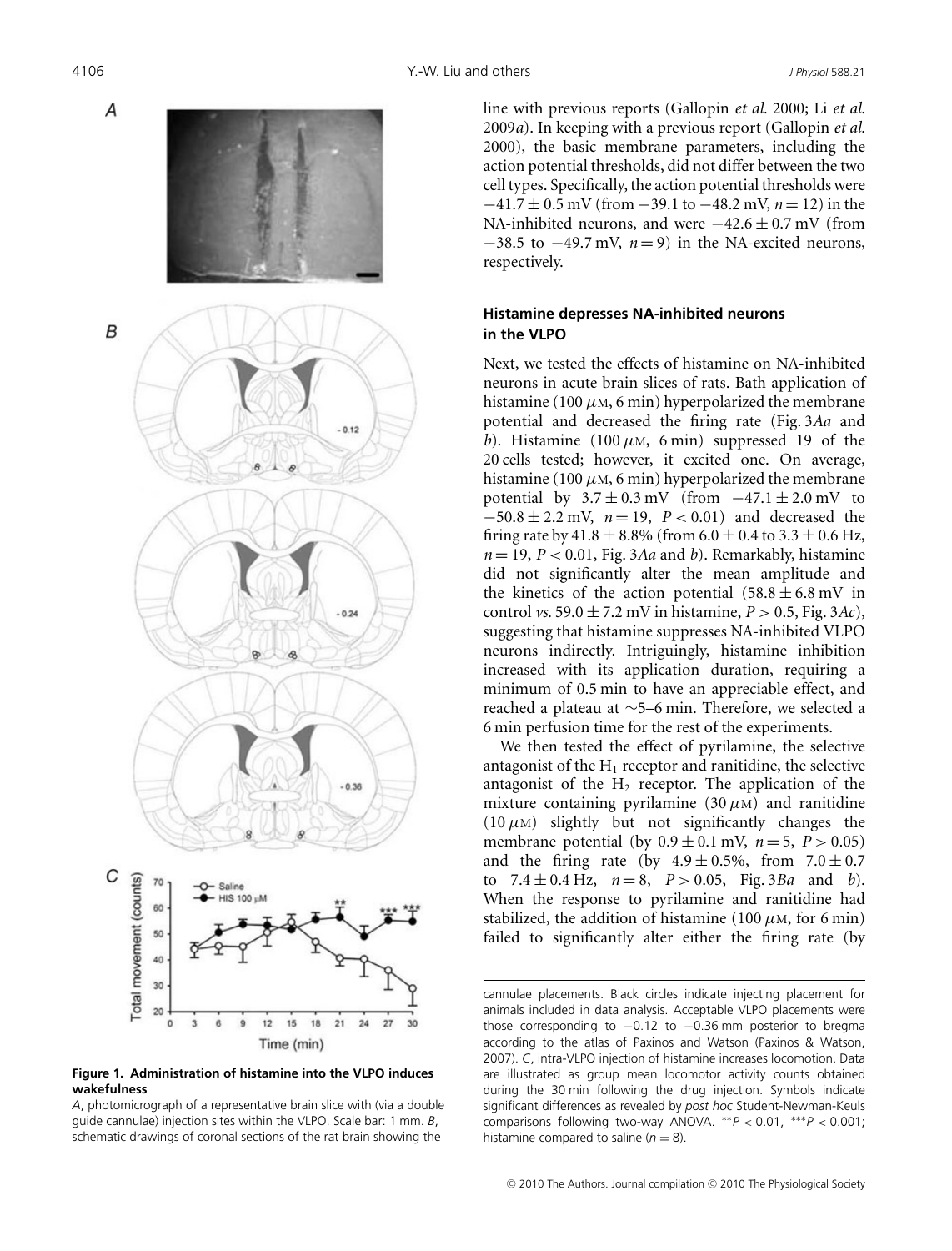1.4  $\pm$  0.2%, to 6.9  $\pm$  0.8 Hz,  $n=5$ ,  $P > 0.2$ ), or the membrane potential (by  $0.5 \pm 0.1\%$ , from  $-46.5 \pm 2.8$ to  $-46.3 \pm 2.5$  mV,  $n = 5$ ,  $P > 0.2$ ), indicating that histamine-induced inhibition is mediated by  $H_1$  and  $H_2$ receptors.

The VLPO neurons contain the inhibitory neurotransmitter GABA which activates GABAA receptors (GABAARs, Sherin *et al.* 1998; Szymusiak *et al.* 1998; Gaus *et al.* 2002; Matsuo *et al.* 2003). To determine a role of  $GABA<sub>A</sub>$ Rs in the VLPO, we tested the effects of the specific GABAAR antagonist gabazine. Bath application of gabazine (10  $\mu$ M) significantly increased the firing rate of NA-inhibited neurons (by  $19.3 \pm 2.2$ %, from 5.8  $\pm$  0.9 to 7.2  $\pm$  0.6 Hz,  $n = 5$ ,  $P < 0.01$ , Fig. 3*Ca* and *b*), indicating that these neurons are normally under GABAergic inhibitory control. When the effects of gabazine reached a plateau, application of histamine  $(100 \mu M, 6 \text{ min in the presence of gabazine})$  reduced the firing rate only by  $15.8 \pm 1.8\%$  (to  $6.0 \pm 0.6$  Hz,  $n = 5$ , *P* < 0.05, Fig. 3*Ca* and *b*) which is significantly smaller than that by histamine alone  $(41.8\%, P < 0.01,$  Fig. 3*D*). Furthermore, an additional application of CGP52432  $(1 \mu M)$ , a specific GABA<sub>B</sub> receptor antagonist, increased the firing rate by  $15.9 + 2.0\%$  (to  $7.2 \pm 1.0$  Hz,  $n = 5$ , *P* < 0.05, Fig. 3*Ca* and *b*) but did not significantly alter the shape of the action potential (data not shown). This result suggests that histamine-induced inhibition is mediated at least in part by increasing GABA transmission through  $GABA<sub>A</sub>$ Rs and  $GABA<sub>B</sub>$ Rs on NA-inhibited neurons. We next examined the effects of histamine in the presence of tetrodotoxin (TTX), which blocks action potentials. In the presence of 0.5  $\mu$ M TTX, histamine (100  $\mu$ M, 6 min) failed to induce any appreciable change in the membrane potential  $(-50.8 \pm 1.8 \text{ mV}$  in control *vs.*  $-51.0 \pm 1.9 \text{ mV}$ in histamine,  $n = 5$ ,  $P > 0.5$ , Fig. 3*E*). These results suggest that histamine suppresses NA-inhibited VLPO neurons indirectly.

### **Histamine increases the probability of release of GABA onto NA-inhibited neurons**

In searching for the mechanisms which are responsible for histamine inhibition of NA-inhibited VLPO neurons, we tested the effect of histamine on the inhibitory postsynaptic currents (IPSCs). IPSCs were recorded from NA-inhibited neurons in the presence of DL-2-amino-5-phosphonopentanoic acid (AP5; 50  $\mu$ M) and 6,7-dinitroquinoxaline-2,3-dione (DNOX; 20  $\mu$ M) at a holding potential of 0 mV. These IPSCs were eliminated by bicuculline (10  $\mu$ M), indicating that they were mediated by GABA<sub>A</sub>Rs (Fig. 4A). Histamine (100  $\mu$ M) increased the frequency of spontaneous IPSCs (sIPSCs, by  $53.7 \pm 4.9\%$ , from  $0.5 \pm 0.1$  to  $1.1 \pm 0.1$  Hz,  $n = 6$ , *P* < 0.01, Fig. 4*Aa* and *b*) without significantly changing the mean amplitude (by  $4.5 \pm 1.2\%$ , from  $20.1 \pm 1.9 \text{ pA}$ in control *vs.*  $20.3 \pm 2.0$  pA in histamine,  $n = 6$ ,  $P > 0.5$ , Fig. 4*Aa* and *c*) and the kinetics of sIPSCs (Fig. 4*Ac*).





A multipolar neuron (*Aa*) and a fusiform and bipolar neuron (*Ba*), scale bar 5 μm. Noradrenaline (NA, 100 μM) induced hyperpolarization of the multipolar neuron (NA(−) neuron, *Ab*) but depolarization and firings in the fusiform neuron (NA(+) neuron, *Bb*), for clarity, the action potentials were truncated. *Ac*, the NA(−) neurons are characterized by a low threshold spike (LTS, asterisks, right panel, and inset) when depolarized from a hyperpolarized level. *Bc*, non-LTS cells do not have low-threshold spikes when they are depolarized from any level of membrane hyperpolarization. They usually show a slowing of the voltage response towards the first action potential (arrow).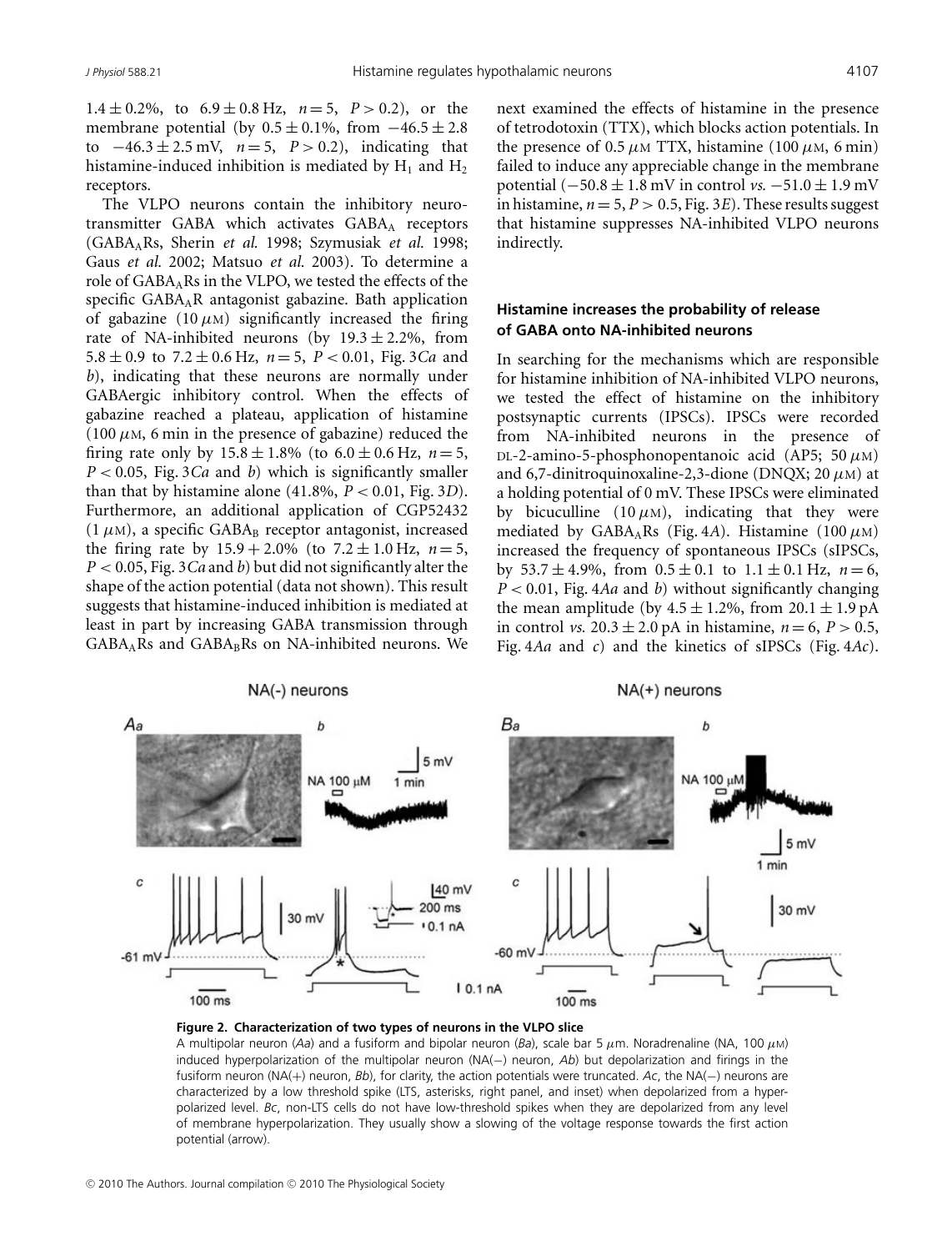

**Figure 3. Histamine inhibits the NA-inhibited VLPO neurons** *Aa,* spontaneous firings obtained at times indicated by lowercase letters in *Ac*. The dotted line in this and in the following figures indicates the resting membrane potential under control conditions.

These were further illustrated by cumulative plots of the incidence of various intervals and amplitudes between successive sIPSCs (Fig. 4*B*). These results suggest that histamine may increase the probability of GABA release. This notion is further supported by the observation that histamine (100  $\mu$ M, 6 min) selectively enhanced the amplitude of the first IPSC  $(IPSC<sub>1</sub>)$  elicited by the first stimulation of the paired pulses (at an interval of 50 ms) but not the second IPSC (IPSC<sub>2</sub>), thus suppressing paired pulse facilitation (Fig. 4*Ca*, inset). Manipulations that increase transmitter release generally result in a shift of paired pulse facilitation toward depression (Mennerick & Zorumski, 1995; Bonci & Williams, 1997; Ye *et al.* 2004). Interestingly, as shown in Fig. 4*Aa*(d), bicuculline alone causes a change in the holding conductance, indicating block of GABAergic inhibitory tone. Histamine causes the opposite effect, suggesting that histamine increases the release of GABA which activates both the phasic and tonic  $GABA<sub>A</sub>Rs$  on NA-inhibited neurons. This hypothesis is supported by the observation that bicuculline  $(10 \mu)$ completely blocked the evoked IPSCs (eIPSCs) in the presence of histamine (100 μM, Fig. 4*C*).

### **Histamine directly excites NA-excited neurons in the VLPO**

The results described above suggest that histamine may inhibit NA-inhibited VLPO neurons indirectly through an increase in the probability of GABA release onto NA-inhibited neurons. In addition to NA-inhibited neurons, about 30% of the neurons are excited by NA (Gallopin *et al.* 2000). Like the former, most of these neurons contain galanin (Matsuo *et al.* 2003), may contain GABA, and may release GABA onto the NA-inhibited neurons in the VLPO. Thus, histamine may inhibit NA-inhibited neurons through excitation of NA-excited VLPO neurons. To test this idea, we examined the effects of histamine on NA-excited VLPO neurons. Under current clamp conditions, bath application of

*Ab*, left panel, a section from *Aa* shows the spike threshold (dashed line 1), the afterhyperpolarization (dashed line 3) and the estimated resting potential (dashed line 2). Right panel, averaged traces  $(n = 300 - 700$  spikes) show histamine (100  $\mu$ M, 6 min) did not induce appreciable change in the amplitude and the kinetics of the spikes. *Ac,* time course of histamine-induced decrease in spontaneous firing rate. *Ba,* spontaneous firings obtained at times indicated by lowercase letters in *Bb*. *Bb,* time course of change in spontaneous firing rate. *Ca,* spontaneous firings obtained at times indicated by lowercase letters in *Cb*. *Cb,* time course of change in spontaneous firing rate. *D,* summary (mean  $\pm$  s.e.m.,  $n = 5$ ) of histamine-induced inhibition of the firing rate in the absence (Control) and presence of 10  $\mu$ M gabazine. \*\* $P < 0.01$ , by paired *t* test, histamine *vs.* gabazine plus histamine. *E*, sample traces show that histamine induces membrane hyperpolarization in the absence (*Ea*), but not in presence of 0.5  $\mu$ M TTX (*Eb*).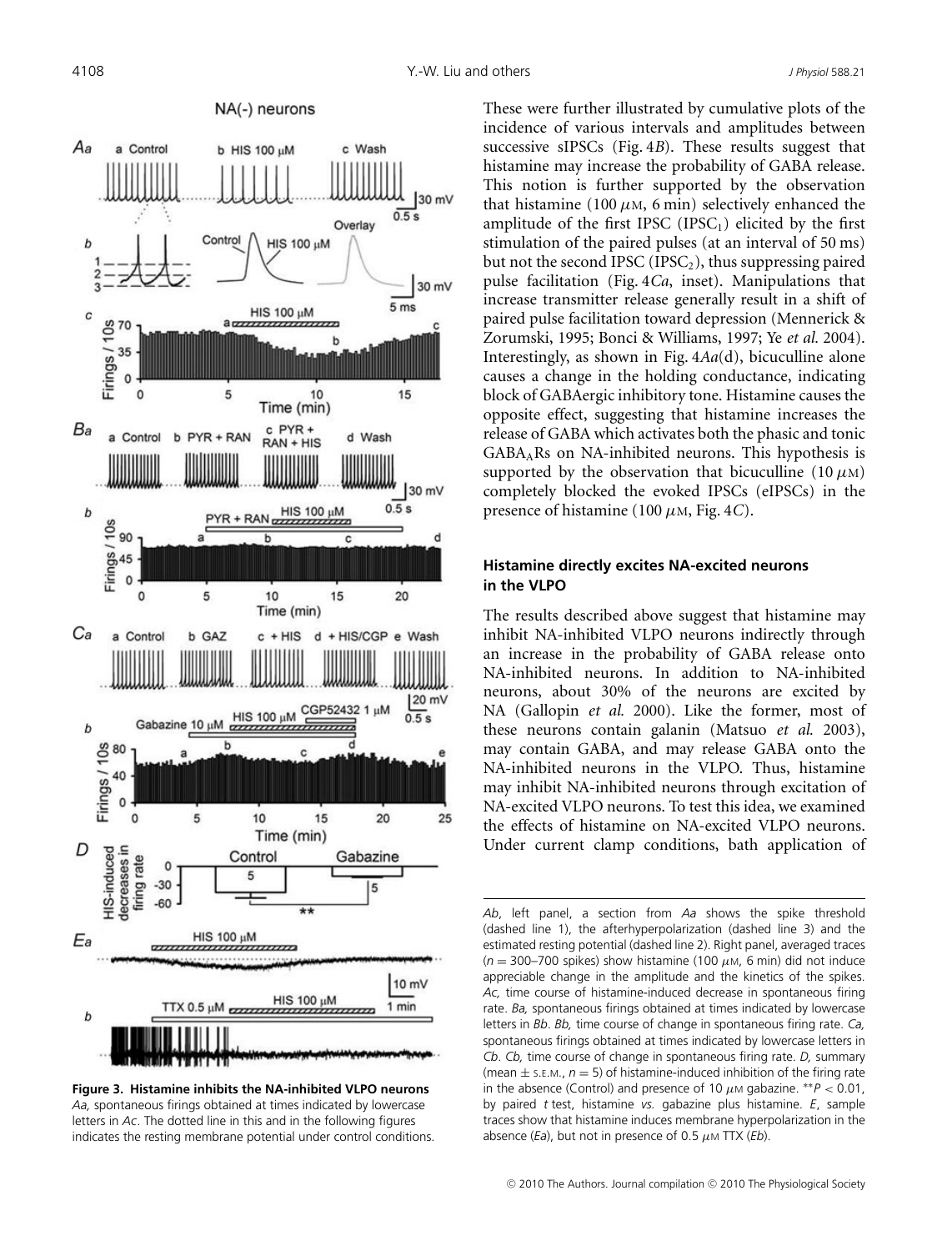Aa

 $\overline{a}$ Control

histamine (100  $\mu$ M, 6 min) reversibly induced membrane depolarization in 42 out of 46 of the NA-excited neurons tested (Fig. 5*A–C*). Histamine (100  $\mu$ M, 6 min) inhibited three neurons and had no effect on one (not illustrated). Histamine facilitated the firing rates of 21 neurons, which had ongoing discharges, and induced firing in 11 of 17 neurons that were silent before the application of histamine (not illustrated). As shown in Fig. 5*Aa–c* and summarized in Fig. 5*B* and *C*, histamine (100  $\mu$ M, 6 min) increased the firing rate by  $41.7 \pm 3.5\%$  (from  $6.8 \pm 1.2$  to  $11.9 \pm 2.7$  Hz,  $n = 7$ ,  $P < 0.01$ ), reduced the peak amplitude by  $75.3 \pm 6.8\%$ (from  $61.8 \pm 3.6$  to  $15.4 \pm 1.1$  mV,  $n = 7$ ,  $P < 0.001$ ), increased the half-width of action potential by  $32.7 \pm 1.9\%$ (from  $0.99 \pm 0.08$  to  $1.48 \pm 0.09$  ms,  $n = 7, P < 0.01$ ), and reduced the amplitude of afterhyperpolarization (AHP) by 82.8 ± 6.5% (from −17.2 ± 1.8 to −3.0 ± 0.4 mV, *n* = 7, *P* < 0.001). Histamine-induced depolarization depended on its concentration. A fit of the concentration–response curve obtained an EC<sub>50</sub> of  $31.0 \pm 5.5 \mu$ M and Hill coefficient of 0.9 (Fig. 5*C*). Histamine (100 μM, 6 min) induced an inward current of 22.4  $\pm$  2.8 pA ( $n = 7$ ) under voltage clamp conditions (not illustrated).

We next compared the effects of histamine in the absence and presence of gabazine. Bath application of gabazine  $(10 \mu)$  significantly increased the firing rates of NA-excited neurons by  $21.6 \pm 2.3\%$  (from  $4.5 \pm 0.4$  to  $5.7 \pm 1.0$  Hz,  $n = 5$ ,  $P < 0.01$ , Fig.  $5Da$  and *b*), indicating that these neurons were under GABAergic inhibitory control under normal physiological conditions. Intriguingly, when the effects of gabazine stabilized, the application of the mixture containing gabazine plus histamine produced a significantly greater facilitation of the firing rate compared to that by histamine alone. Specifically, in five NA-excited neurons tested, in the presence of 10  $\mu$ M gabazine, 100  $\mu$ M histamine increased the firing rate robustly (by  $49.9 \pm 4.5\%$ , to  $10.9 \pm 0.7$  Hz,  $n = 5$ ,  $P < 0.01$ , Fig. 5*D*), which was significantly greater than that by histamine alone ( $n = 5$ ,  $P < 0.05$ , Fig. 5*E*). As shown in Fig. 5*F*, bath application of  $100 \mu M$ histamine (6 min) in the presence of TTX depolarized the membrane of the NA-excited VLPO neurons, indicating that histamine-induced excitation is attributable to the direct actions on postsynaptic histamine receptors. Similar records were obtained from an additional three cells (by  $6.5 \pm 0.7$  mV,  $n = 4$ ).

### The action of histamine is mediated by  $H_1$  and  $H_2$ **receptors in NA-excited neurons**

Previous studies have shown that histamine activates three subtypes of receptors:  $H_1$ ,  $H_2$  and  $H_3$ .  $H_1$  and  $H_2$  receptors

# NA(-) neurons b HIS 100 uM c Wash **HIS 100 uM**





*Aa*, GABAergic sIPSCs recorded before, during and after the application of 100  $\mu$ M histamine and were completely blocked by 10  $\mu$ M bicuculline. Ab, time course of histamine-induced increase in sIPSC frequency. *Ac*, averaged traces show only minor change in amplitude, overlay of normalized traces indicates no significant changes in sIPSC kinetics in the presence of 100  $\mu$ M histamine. *B*, for the same data, cumulative probability plots and insets show increase in sIPSC frequency (left panel; K-S test, *P* < 0.01) but not amplitude (right panel; *P* > 0.5). Insets are summaries of increases in sIPSC frequency (left) and amplitude (right) induced by histamine (*<sup>n</sup>* <sup>=</sup> 6). *Ca*, IPSCs evoked by pulse stimulation within VLPO and recorded from a NA-inhibited neuron, which was enhanced by histamine. Inset: histamine increases the amplitude of IPSC<sub>1</sub> and depresses the paired pulse ratio (PPR). *Cb*, eIPSC was completely blocked by 10  $\mu$ M bicuculline even in the presence of 100  $\mu$ M histamine.

d BIC 10 µM 120 pA  $2s$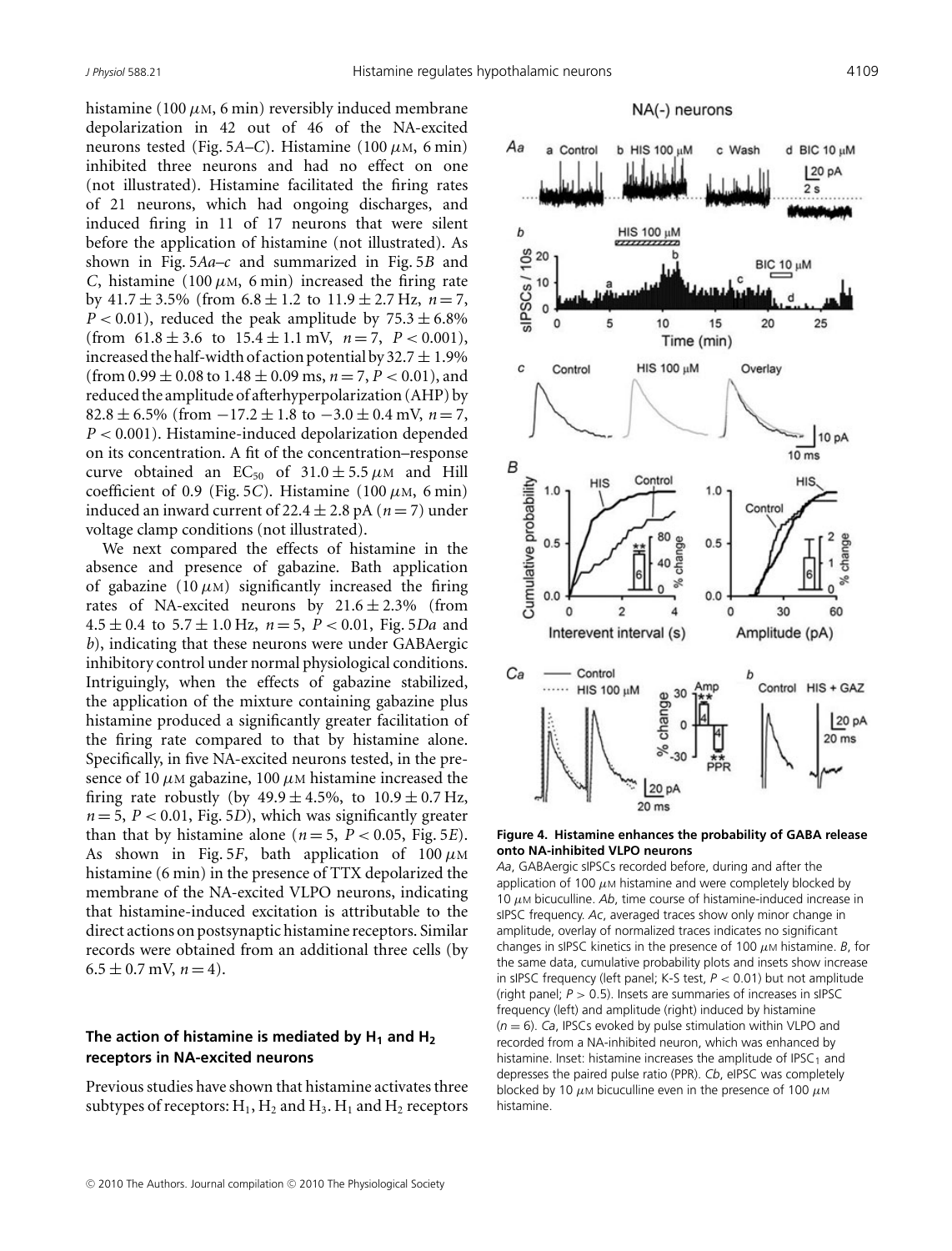

**Figure 5. Histamine excites the NA-excited VLPO neurons** *Aa*, original traces of spontaneous action potential obtained at times indicated by lowercase letters in *Ab*. *Ab*, a typical continuous record from a NA-excited neuron showing histamine-induced change in membrane potential and concomitant action potential firing. *Ac*, time course of histamine-induced increase in firing rate (the same cell

are mainly postsynaptically located, whereas  $H_3$  receptors are exclusively presynaptically located (Brown *et al.* 2001; Haas *et al.* 2008). High densities of  $H_1$  receptors are found in the hypothalamus. Activation of  $H_1$  (and  $H_2$ ) receptors causes depolarization (Brown *et al.* 2001). To determine which type(s) of receptors mediate the effects of histamine, we examined the effects of the selective  $H_1$ receptor antagonist pyrilamine (30  $\mu$ M) and the selective H<sub>2</sub> receptor antagonist ranitidine (10  $\mu$ M), first separately, then in combination. When applied separately, these agents did not significantly alter the firing of NA-excited neurons. However, these agents significantly reduced the effects of histamine. Specifically, in the presence of pyrilamine (30 μM), histamine (100 μM, 6 min) increased the firing rate by  $27.8 \pm 2.3\%$  ( $n = 6$ ,  $P < 0.01$ , Fig. 6*A*) and depolarized the membrane potential by  $4.4 \pm 0.3$  mV  $(n=6, P < 0.01)$ , which was significantly smaller than that induced by histamine alone ( $P < 0.01$ , Fig.  $6D$ ). Similarly, in the presence of ranitidine (10  $\mu$ M), histamine (100  $\mu$ M) increased the firing rate by  $20.7 \pm 1.9\%$  ( $n = 6, P < 0.01$ , Fig. 6*B*) and depolarized the membrane potential by  $3.2 \pm 0.3$  mV ( $n = 6$ ,  $P < 0.01$ ), which was significantly smaller than that induced by histamine alone ( $P < 0.01$ , Fig. 6*D*). The application of the mixture containing pyrilamine (30  $\mu$ M) and ranitidine (10  $\mu$ M) induced a small but significant change in membrane potential  $(-1.9 \pm 0.2 \text{ mV}, n = 8, P < 0.05)$  and a decrease in firing rate (by 11.7  $\pm$  0.9%, from 5.9  $\pm$  0.6 to 5.2  $\pm$  0.5 Hz,  $n = 8$ , *P* < 0.05, Fig. 6*C*), indicating that NA-excited neurons are normally under the tonic excitation of histamine via the activation of  $H_1$  and  $H_2$  receptors. When the response to pyrilamine and ranitidine had stabilized, the application of the cocktail containing pyrilamine (30  $\mu$ M), ranitidine (10  $\mu$ M) and histamine (100  $\mu$ M) altered neither the firing rate (by  $1.8 \pm 0.2\%$ , to  $6.0 \pm 0.6$  Hz,  $n = 8$ ,  $P > 0.2$ ), nor the membrane potential (by 1.3  $\pm$  0.1%, from  $-45.7 \pm 2.7$ to −45.1 ± 2.4 mV, *n* = 8, *P* > 0.2, Fig. 6*D*), indicating

as *Ab*). *Ad*, averaged traces show histamine-induced robust changes in amplitude (left panel) and kinetics (right panel) of the action potentials. *B*, relative changes in the parameters of action potentials induced by 100 μ<sup>M</sup> histamine from seven neurons. *C*, histamine-induced depolarization depended on its concentration. Error bars not visible are smaller than the size of the symbols. The curve shown is the best fit of the data to the equation described in Methods. Fitting the data to this equation yielded the EC<sub>50</sub> value of 31.0  $\pm$  5.5  $\mu$ M and the Hill coefficient of 0.9. *Da*, histamine-induced increase in firing rate was greater in the presence of gabazine (10  $\mu$ m). Spontaneous firings obtained at times indicated by lowercase letters in *Db*. *Db*, time course of histamine-induced increase in firing rate in the presence of gabazine (10  $\mu$ m). *E*, relative increases in firing rate induced by histamine in the absence (Control) and presence of gabazine. <sup>∗</sup>*P* < 0.05 by paired *t* test for histamine *vs.* gabazine plus histamine data. *F*, a sample trace showing that histamine still induced depolarization in the presence of 0.5  $\mu$ M TTX. Abbreviations: Freq, frequency; Amp, amplitude; AHP, afterhyperpolarization.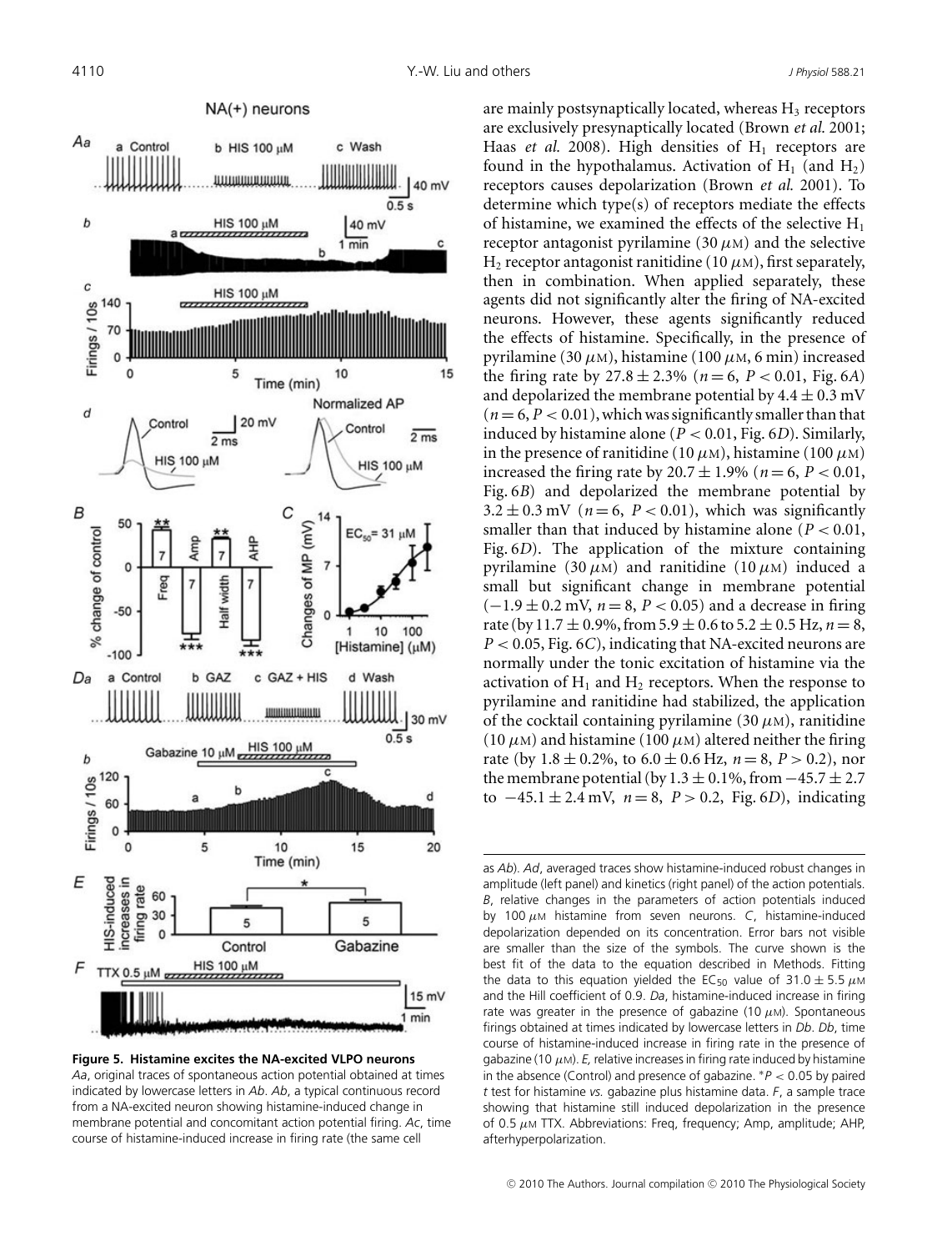that the excitatory effect of histamine is mediated by both  $H_1$  and  $H_2$  receptors.

If histamine-induced excitation of NA-excited VLPO neurons is mediated by  $H_1$  and  $H_2$  histamine receptors, the agonists of these receptors should mimic the effects of histamine. As expected, bath application of the selective H<sub>1</sub> receptor agonist betahistine (BET, 100  $\mu$ M) and the selective  $H_2$  receptor agonist amthamine (AMT,  $10 \mu$ M) reversibly depolarized the membrane potential and increased the firing rate (Fig. 6*E*–*G*), suggesting that both  $H_1$  and  $H_2$  receptors exist in NA-excited neurons.

## Histamine and the agonists of H<sub>1</sub> and H<sub>2</sub> receptors **raise the frequency of sIPSCs on NA-excited neurons**

As mentioned in Fig. 5*D–E*, histamine facilitation of NA-excited neurons was greater in the presence of



**Figure 6. Histamine excites the NA-excited VLPO neurons through the H<sub>1</sub> and H<sub>2</sub> receptors** 

*A–D*, histamine-induced excitation of NA-excited neurons are blocked by the selective antagonists of H<sub>1</sub> and H<sub>2</sub> receptors. A, time course of histamine-induced increase in firing rate in the presence of the H<sub>1</sub> antagonist pyrilamine (30 μM). *B*, time course of histamine-induced increase in firing rate in the presence of the H<sub>2</sub> antagonist ranitidine (10 μM). *C*, time course of histamine-induced increase in firing rate in the presence of pyrilamine (30  $\mu$ M) + ranitidine (10  $\mu$ M). *D*, relative changes induced in firing rate of the NA-excited neurons under a variety of situations. <sup>∗</sup>*P* < 0.05, ∗∗*P* < 0.01; compared to baseline firing rate. #*P* < 0.05, ##*P* < 0.01; compared to firing rate in 100  $\mu$ M histamine. *E*–G, histamine-induced excitation is mimicked by the selective agonists of H<sub>1</sub> and H<sub>2</sub> receptors. *E*, time course of betahistine (BET, 100 μM)-induced increase in firing rate. *F*, time course of amthamine (AMT, 10 μM)-induced increase in firing rate. Abbreviations: HIS, histamine; PYR, pyrilamine; RAN, ranitidine; BET, betahistine; AMT, amthamine.

NA(+) neurons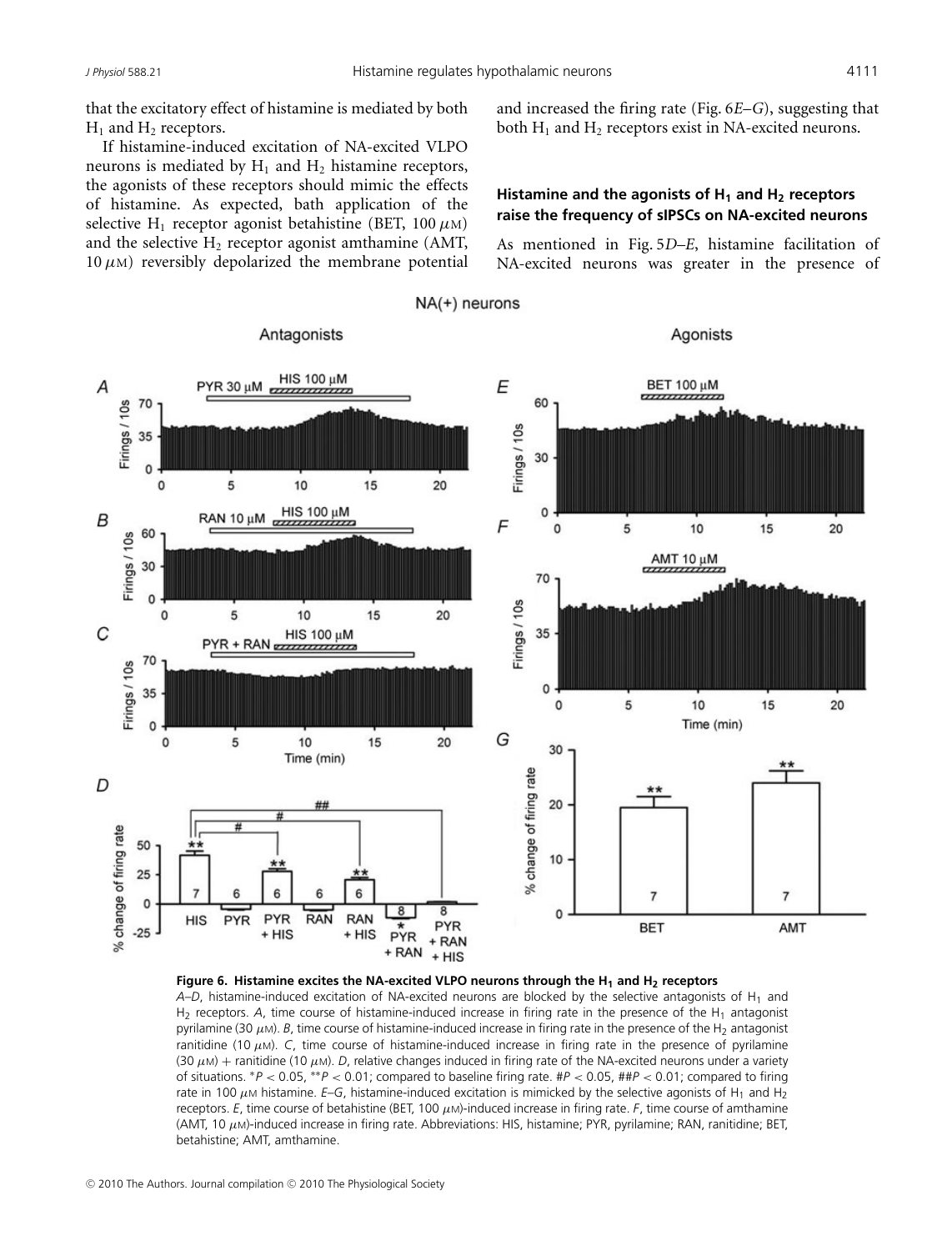gabazine, indicating that the effect of histamine was attenuated by  $GABA<sub>A</sub>Rs$ . To determine the mechanisms underlying this observation, we recorded sIPSCs from voltage-clamped NA-excited neurons in the presence of AP5 (50  $\mu$ M) and DNQX (20  $\mu$ M). Under these experimental conditions, all events were eliminated by bicuculline (10  $\mu$ M), indicating that they were mediated by GABAARs (data not shown). Intriguingly, the application of histamine (100  $\mu$ M) robustly increased sIPSC frequency (by  $74.6 \pm 7.8\%$ , from  $0.44 \pm 0.06$  to  $1.73 \pm 0.12$  Hz,  $n = 7$ ,  $P < 0.001$ , Fig. 7*Aa–c*, inset in 7*B*); conversely, histamine did not significantly change the mean amplitude and the kinetics of the sIPSCs (Fig. 7*Ad* and *B*). This was further illustrated by cumulative plots of the incidence of various intervals and amplitudes between successive sIPSCs (Fig. 7*B*). These results indicate that histamine increases the probability of GABA release onto NA-excited VLPO neurons.

Similarly, bath application of the  $H_1$  agonist betahistine (BET,  $100 \mu$ M) increased sIPSC frequency (by  $15.8 \pm 1.1\%$ , from  $2.18 \pm 0.05$  to  $2.59 \pm 0.05$  Hz,  $n = 7$ ,  $P < 0.05$ , Fig. 7*Ca–c* and *Ea*); bath application of H<sub>2</sub> agonist amthamine (AMT,  $10 \mu$ M) increased sIPSC frequency (by  $46.1 \pm 4.9\%$ , from  $0.48 \pm 0.05$  to  $0.89 \pm 0.07$  Hz,  $n = 8$ ,  $P < 0.01$ , Fig. 7*Da–c* and *Eb*). However, these two agents did not significantly change the mean amplitude and the kinetics of sIPSCs.

## **Discussion**

Our study provides the first solid behavioural and electrophysiological evidence that histamine regulates the excitability of VLPO neurons and that functional histamine receptors exist in the VLPO.

### **Administration of histamine into the VLPO induces wakefulness**

We showed that perfusion of histamine into the VLPO increases motor activity of rats, indicating increased wakefulness. Our result is in general agreement with a previous cat study, which shows that microinjections of histamine in the preoptic-anterior hypothalamus increases wakefulness (Lin *et al.* 1994).

### **Histamine suppresses NA-inhibited neurons in the VLPO**

Previous studies reported that a brief application of histamine (100  $\mu$ M for 15 s) has no effect on NA-inhibited VLPO neurons (Gallopin *et al.* 2000, 2004). However, we found that when the duration of histamine application was extended to more than 30 s, an appreciable effect on NA-inhibited VLPO neurons was observed. While the mechanisms by which histamine requires a longer

time to elicit an effect warrant further investigation, the following factors may contribute to this issue. (1) Histamine receptors are G-protein mediated and their response may involve various second messenger pathways (Haas & Panula, 2003). (2) Histamine may indirectly inhibit NA-inhibited neurons, caused by postsynaptic actions on another neuron in the network, since histamine inhibition was attenuated or blocked by gabazine (10  $\mu$ M) or TTX (0.5  $\mu$ M). (3) A previous microdialysis study has found that the extracellular levels of histamine in the preoptic/anterior hypothalamic area are relatively high, between 0.245 and 1.155 pg  $\mu$ l<sup>-1</sup> (equal to ~22–104 μM) (Strecker*et al.* 2002), and the final concentration reaching the cell under recording in the slice after 15 s application of histamine (100  $\mu$ M) may be only a fraction of 100  $\mu$ M, and thus may not change the extracellular concentration of histamine much. Moreover, the longer time for histamine to react may reflect the time it takes for histamine to accumulate in the slice; finally, it is worth noting that in several previous electrophysiological studies in slice preparations, the application time of histamine is usually ≥1 min (Whyment *et al.* 2006; Zhou *et al.* 2006; Zhang *et al.* 2008).

### **Histamine depolarizes the membrane potentials and increases discharges of NA-excited neurons**

NA-excited neurons in the VLPO have been neglected by most researchers in the field. To our surprise, histamine induced an inward current, membrane depolarization, and facilitation of spontaneous firing in NA-excited VLPO neurons. These effects are accompanied by changes in the action potential parameters (amplitude, width and AHP). A membrane depolarization can potentially increase the excitability of these neurons by bringing the membrane potential closer to the action potential threshold and increasing the responsiveness of the neuron to depolarizing stimuli (Hardwick *et al.* 2006). Histamine-induced changes in the action potential parameters are most likely to be caused by  $Na<sup>+</sup>$  channel inactivation due to membrane depolarization, since this can result in reduced activation of  $K^+$  channels (both voltage-gated and  $Ca^{2+}$ -gated) during action potentials. These results indicate a direct excitation of postsynaptic histamine receptors. This possibility is further supported by the observation that histamine-induced membrane depolarization persists in the presence of gabazine or TTX.

## **Compare the mechanisms of NA and histamine on VLPO neurons**

The specific mechanisms of NA effects on VLPO neurons are unclear. However, NA is known to act on adrenoceptors, which belong to the G protein-coupled receptor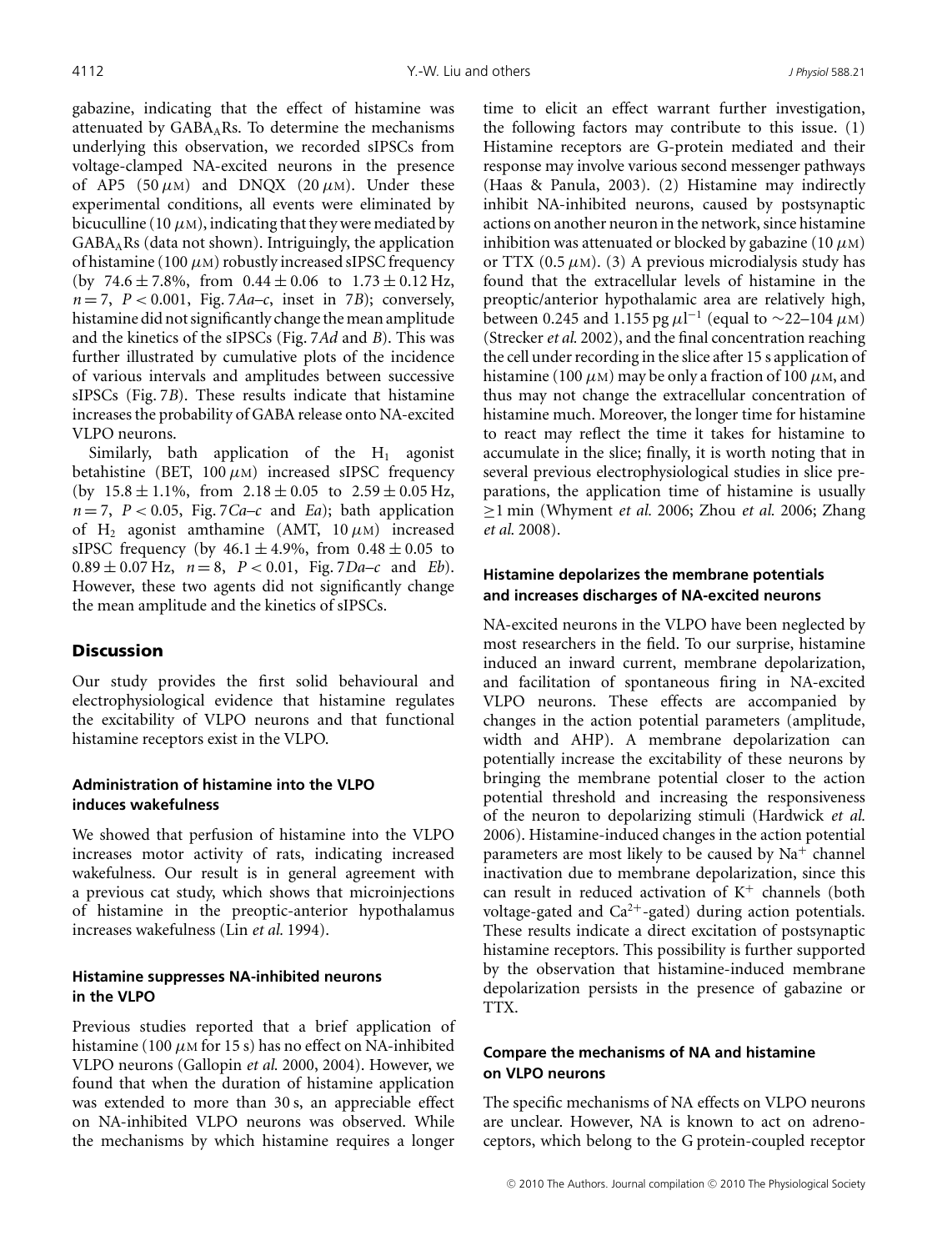

### NA(+) neurons

**Figure 7. Histamine and the agonists of H1 and H2 receptors increase sIPSC frequency in NA-excited neurons**

Histamine (100 μM) robustly increased sIPSC frequency shown in expanded traces (*Aa*), original trace (*Ab*) and time course (Ac). Ad, averaged traces show histamine (100  $\mu$ M) did not induce a significant change in amplitude and kinetics of the sIPSCs. *B*, for the same data, cumulative probability plots show an increase in sIPSC frequency (left panel; K-S test, *P* < 0.001) but not in amplitude (right panel; *P* > 0.5). Insets are summaries of increases in sIPSC frequency (left) and amplitude (right) induced by histamine ( $n = 7$ ). The H<sub>1</sub> agonist betahistine (100  $\mu$ M) increased sIPSC frequency shown in expanded traces (*Ca*), original trace (*Cb*) and time course (*Cc*). The H<sub>2</sub> agonist amthamine (10 μM) increased sIPSC frequency shown in expanded traces (*Da*), original trace (*Db*) and time course (*Dc*). For the same data, cumulative probability plots show an increase in sIPSC frequency with 100 μM betahistine (K-S test, *P* < 0.05) (*Ea*) or 10 μ<sup>M</sup> amthamine (*P* < 0.01) (*Eb*), respectively. Insets are summaries of increases in sIPSC frequency with betahistine ( $n = 7$ ) or amthamine ( $n = 8$ ), respectively.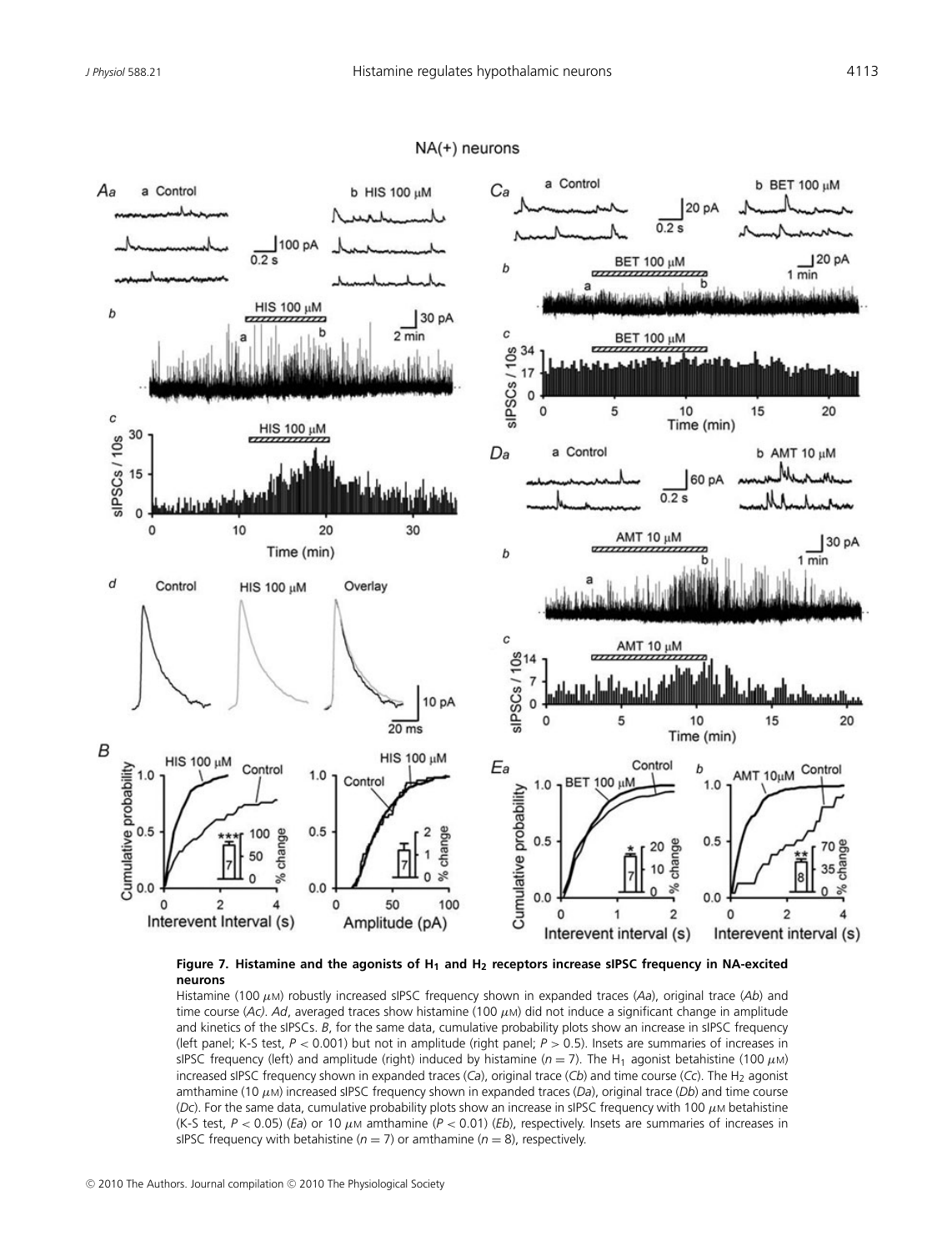superfamily. Previous studies found that activation of  $\alpha$ 1 adrenoceptors in a variety of brain regions (e.g. cerebral cortex, lateral geniculate nucleus, supraoptic nucleus, dorsal raphe and dorsal motor nucleus of the vagus) causes a slow depolarization, thereby increasing cell excitability. This effect occurs through the inhibition of a non-voltage-dependent  $K^+$  current ( $I_{KL}$ ) that is present under resting conditions and contributes to the normal 'leak' of ions through the membrane. In contrast,  $\alpha$ 2 receptors exert inhibitory (hyperpolarizing) effects because of activating an inward-rectifying  $K^+$  current ( $I_{\text{KG}}$ ).  $\alpha$ 2 receptors also block Ca<sup>2+</sup> currents in some cells (Nicoll *et al.* 1990; Feldman *et al.* 1997). Based on these observations, we speculate that NA acts on  $\alpha$ 1 adrenoceptors of NA-excited neurons and on  $\alpha$ 2 adrenoceptors of NA-inhibited neurons in the VLPO. In addition, in mechanically isolated preparations, NA inhibited the release of GABA onto multipolar VLPO neurons but not to the bipolar neurons (Matsuo *et al.* 2003). Conversely, in our current study of brain slices, histamine increases the release of GABA onto both multipolar and bipolar VLPO neurons, although the increase to the former is probably an indirect one.

Histamine typically excites neurons by depolarization and a subsequent increase in firing frequency (Brown *et al.* 2001). While activation of  $H_1$  histamine receptors may increase neuronal excitability by blocking a leak  $K^+$ conductance, activation of  $H_2$  receptors may increase neuronal excitability by inhibiting  $Ca^{2+}$ -activated K<sup>+</sup> channels that mediate AHP. Conversely, activation of H3 receptors, the inhibitory autoreceptor on histamine neurons, may inhibit neuronal excitability,  $Ca^{2+}$  influx, and the release of histamine and several other transmitters (Brown *et al.* 2001; Zhou *et al.* 2006, 2007; Haas *et al.* 2008).

Our data suggest that histamine increases the firing rates of NA-excited VLPO neurons directly by activating the  $H_1$ and  $H_2$  receptors. This is supported by the observation that histamine's excitatory effect was mimicked by the  $H_1$  and  $H_2$  receptor agonists and abolished by the  $H_1$ and  $H_2$  receptor antagonists. Our data are in general agreement with a previous cat study showing that preoptic histaminergic innervation is involved in sleep–wake control and that the action might be mediated via both H<sub>1</sub> and H<sub>2</sub> receptors (Lin *et al.* 1994). Furthermore, the inhibition (a small hyperpolarization and decreased firing rate) induced by the  $H_1$  and  $H_2$  receptor antagonists indicates that histamine receptors are tonically activated under normal physiological conditions.

## **Histamine raises the frequency of sIPSCs in NA-excited neurons**

In the current study, we found that histamine excites NA-excited neurons. Interestingly, histamine also increases the frequency of sIPSCs of NA-excited neurons. A previous study on substantia nigra pars reticulata (SNr) reported a similar observation: histamine excites SNr neurons, which is associated with an increase in sIPSCs (Zhou *et al.* 2006). These researchers interpreted their data to indicate that SNr neurons are GABAergic projection neurons, which innervate each other by their relatively sparse intranigral axonal collaterals (Deniau*et al.* 1982; Mailly *et al.* 2003). Analogous to SNr neurons, NA-excited neurons may also be GABAergic and may innervate each other as well. Thus, histamine excites NA-excited neurons which may lead to increased GABA release through their collaterals. This latter effect may attenuate the excitatory effect of histamine. This idea is



### **Figure 8. Our working model on how histamine in the VLPO contributes to the maintenance of wakefulness**

Histamine excites NA-excited (NA(+)) neurons and increases their probability of releasing GABA onto the NA-inhibited (NA(−)) neurons, thus inhibiting the activity of these sleep-promoting neurons. This will result in disinhibition of the TMN neurons, and maintain the wakefulness of the animal.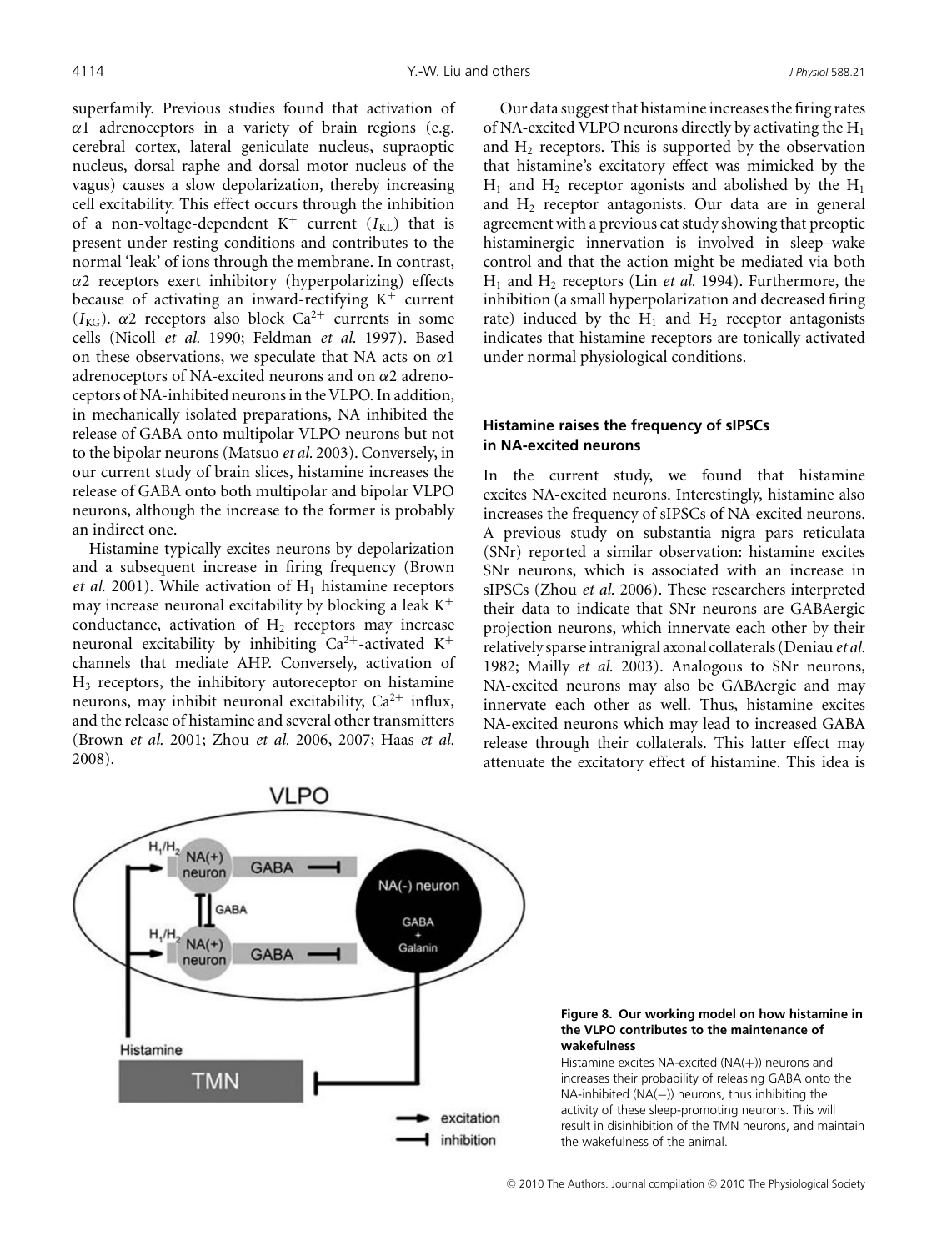supported by the observation that the excitatory effect of histamine was stronger in the presence of gabazine.

### **Functional implications**

Our present study indicates that histamine directly excites NA-excited VLPO neurons. Consistent with a previous report (Matsuo *et al.* 2003), our data show that the NA-excited VLPO neurons have  $GABA<sub>A</sub>R$ -mediated IPSCs, indicating that they contain functional  $GABA<sub>A</sub>Rs$ . Moreover, there is no report of the presence of non-GABA neurons in the VLPO, and we therefore propose that the NA-excited VLPO neurons are GABA-containing neurons. As mentioned in the Introduction, the NA-inhibited VLPO neurons are known to contain GABA (Szymusiak, 1995; Sherin *et al.* 1996, 1998; Szymusiak *et al.* 1998; Gallopin *et al.* 2000). When excited, these NA-inhibited VLPO neurons release GABA into the TMN, thus inhibiting the activity of this arousal-producing nucleus and reducing the release of histamine to induce the onset of sleep. However, when awake, the NA-inhibited VLPO neurons are probably normally under the inhibitory control of the NA-excited neurons. Histamine may excite these NA-excited VLPO neurons by acting on the  $H_1$ and  $H_2$  receptors in the cells, leading to the inhibition of the NA-inhibited VLPO neurons. As a result, the histamine-releasing neurons in the TMN are excited through disinhibition. This effect of histamine may be crucial for maintaining normal wakefulness. This possibility is supported by our *in vivo* observations and those of others that administration of histamine into the preoptic-anterior hypothalamus induces wakefulness (Lin *et al.* 1994). A model is proposed (Fig. 8) in which wake- and sleep-promoting neurons inhibit each other; this reciprocal relationship is similar to a type of circuit that is called a 'flip-flop' circuit by electrical engineers, and results in stable wakefulness and sleep (Saper*et al.* 2001).

### References

- Anaclet C, Parmentier R, Ouk K, Guidon G, Buda C, Sastre JP, Akaoka H, Sergeeva OA, Yanagisawa M, Ohtsu H, Franco P, Haas HL & Lin JS (2009). Orexin/hypocretin and histamine: distinct roles in the control of wakefulness demonstrated using knock-out mouse models. *J Neurosci* **29**, 14423–14438.
- Bonci A & Williams JT (1997). Increased probability of GABA release during withdrawal from morphine. *J Neurosci* **17**, 796–803.
- Brown RE, Stevens DR & Haas HL (2001). The physiology of brain histamine. *Prog Neurobiol* **63**, 637–672.
- DeLean A, Munson PJ & Rodbard D (1978). Simultaneous analysis of families of sigmoidal curves: application to bioassay, radioligand assay, and physiological dose-response curves. *Am J Physiol Endocrinol Metab* **235**, E97–E102.
- Deniau JM, Kitai ST, Donoghue JP & Grofova I (1982). Neuronal interactions in the substantia nigra pars reticulata through axon collaterals of the projection neurons. An electrophysiological and morphological study. *Exp Brain Res* **47**, 105–113.
- Drummond GB (2009). Reporting ethical matters in *The Journal of Physiology*: standards and advice. *J Physiol* **587**, 713–719.
- Feldman RS, Meyer JS & Quenzer LF (1997). *Principles of Neuropsychopharmacology*. Sinauer Associates, Sunderland, MA, USA.
- Gallopin T, Fort P, Eggermann E, Cauli B, Luppi PH, Rossier J, Audinat E, Muhlethaler M & Serafin M (2000). Identification of sleep-promoting neurons *in vitro*. *Nature* **404**, 992–995.
- Gallopin T, Luppi PH, Rambert FA, Frydman A & Fort P (2004). Effect of the wake-promoting agent modafinil on sleep-promoting neurons from the ventrolateral preoptic nucleus: an in vitro pharmacologic study. *Sleep* **27**, 19–25.
- Gaus SE, Strecker RE, Tate BA, Parker RA & Saper CB (2002). Ventrolateral preoptic nucleus contains sleep-active, galaninergic neurons in multiple mammalian species. *Neuroscience* **115**, 285–294.
- Haas H & Panula P (2003). The role of histamine and the tuberomamillary nucleus in the nervous system. *Nat Rev Neurosci* **4**, 121–130.
- Haas HL, Sergeeva OA & Selbach O (2008). Histamine in the nervous system. *Physiol Rev* **88**, 1183–1241.
- Hardwick JC, Kotarski AF & Powers MJ (2006). Ionic mechanisms of histamine-induced responses in guinea pig intracardiac neurons. *Am J Physiol Regul Integr Comp Physiol* **290**, R241–R250.
- John J, Wu MF, Boehmer LN & Siegel JM (2004). Cataplexy-active neurons in the hypothalamus: implications for the role of histamine in sleep and waking behavior. *Neuron* **42**, 619–634.
- Li KY, Guan YZ, Krnjevic K & Ye JH (2009*a*). Propofol facilitates glutamatergic transmission to neurons of the ventrolateral preoptic nucleus. *Anesthesiology* **111**, 1271–1278.
- Li ZW, Zhang J, Ouyang CH, Li CY, Zhao FB, Liu YW, Ai YX & Hu WP (2009*b*). Potentiation by WIN 55,212-2 of GABA-activated currents in rat trigeminal ganglion neurones. *Br J Pharmacol* **158**, 1904–1910.
- Lin JS, Sakai K & Jouvet M (1994). Hypothalamo-preoptic histaminergic projections in sleep-wake control in the cat. *Eur J Neurosci* **6**, 618–625.
- Mailly P, Charpier S, Menetrey A & Deniau JM (2003). Three-dimensional organization of the recurrent axon collateral network of the substantia nigra pars reticulata neurons in the rat. *J Neurosci* **23**, 5247–5257.
- Matsuo S, Jang IS, Nabekura J & Akaike N (2003).  $\alpha_2$ -Adrenoceptor-mediated presynaptic modulation of GABAergic transmission in mechanically dissociated rat ventrolateral preoptic neurons. *J Neurophysiol* **89**, 1640–1648.
- Mennerick S & Zorumski CF (1995). Paired-pulse modulation of fast excitatory synaptic currents in microcultures of rat hippocampal neurons. *J Physiol* **488**, 85–101.